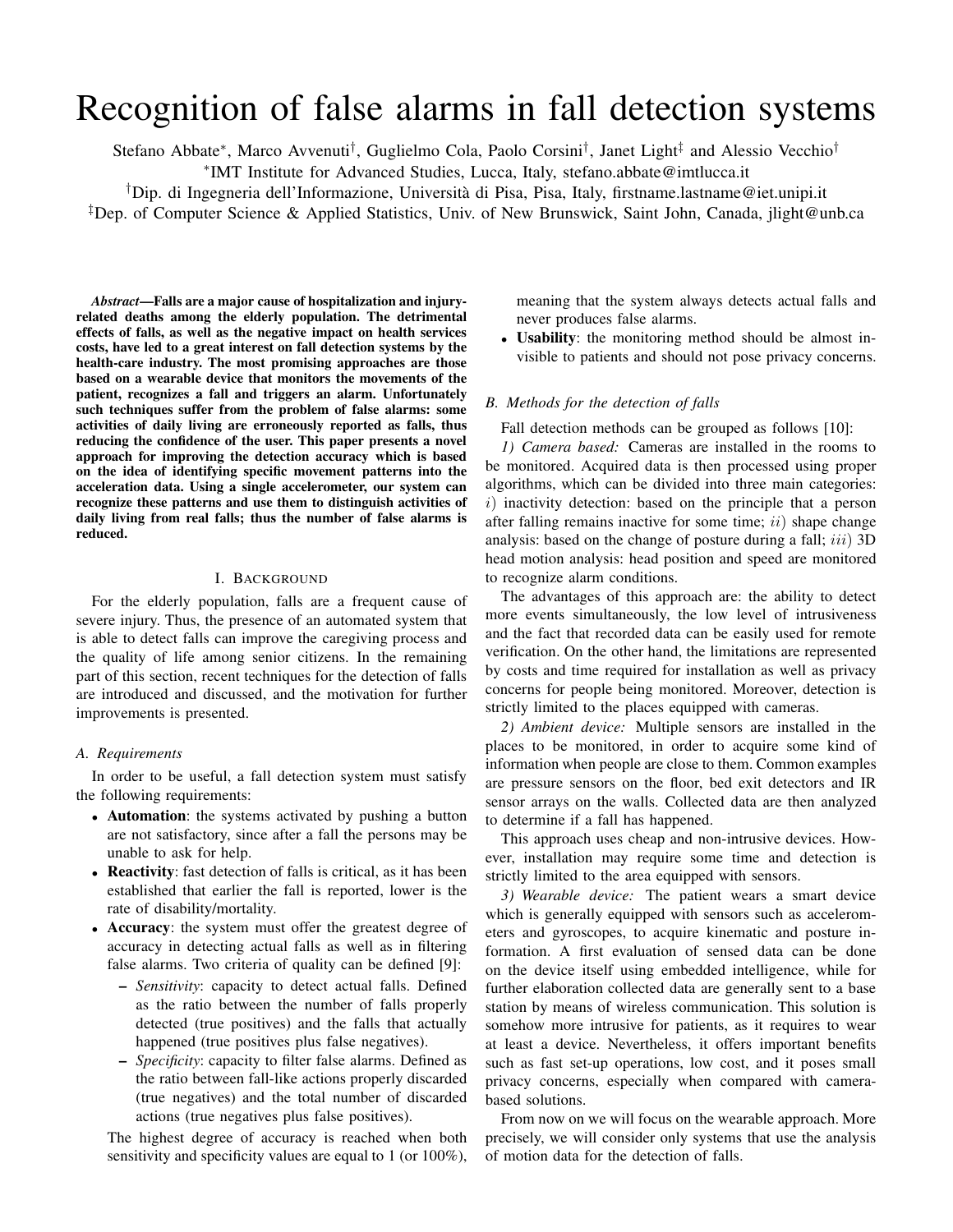| Sensor(s) position | <b>Identified</b> postures                |
|--------------------|-------------------------------------------|
| chest              | (standing or sitting), (bending or lying) |
| waist              | (bending or standing or sitting), (lying) |
| chest+thigh        | bending, lying, standing, sitting         |

TABLE I POSTURES WHICH CAN BE IDENTIFIED DEPENDING ON SENSOR(S) POSITION.

*C. State of the art of fall detection methods using wearable devices*

In recent scientific literature, it is possible to find many attempts to solve the fall detection problem using one or both of the following types of sensors:

- **Accelerometer**: it measures the linear acceleration values on the different axes. The obtained measure is  $0q$  when an axis is orthogonal to the gravity or in case of free fall, while it is  $1q$  when the device is not moving and the considered axis has same direction as the gravity.
- **Gyroscope**: it measures the angular velocity on each axis. These sensors are usually quite power consuming with respect to accelerometers, microcontrollers, and transceivers.

Fall detection methods can be characterized considering how kinetic data is used to distinguish "activities of dailyliving" (ADLs) from harmful falls.

*1) Fixed threshold approach:* In this case a fixed kinematic threshold is used to determine if a fall has happened. In [3] the authors describe a system based on the magnitude of acceleration values, while [2] presents a technique based on measures of the angular velocity obtained from gyroscopes. The critical issue in this approach is the definition of a proper threshold: if the value is too high the system may miss some real falls (sensitivity  $< 100\%$ ) but never generates false alarms (100% specificity), while if the value is too low the system successfully detects all actual falls (100% sensitivity) but, at the same time, may generate some false alarms (specificity  $<$  100%). This happens because several ADLs, like little jumps or fast sitting, are characterized by kinematic peaks similar to those of real falls. Thus, the overall detection accuracy of the system is a compromise between sensitivity and specificity.

*2) Combining kinematic thresholds with posture:* Some systems combine a fixed kinematic threshold with posture information to improve the detection accuracy. Li and Stankovic proposed a technique based on the idea that a fall always ends in a lying position [6]. Thus, a fall is detected when all the following three conditions are verified:  $i$ ) the user is currently "static": acceleration amplitude in the last second is less than  $(0.4 \, g; \, ii)$  the current static posture is lying;  $iii)$  the alarm thresholds for both angular velocity and linear acceleration have been reached in the last 5 seconds.

The assumption that a fall always ends in a lying position allows to filter some fall-like ADLs like little jumps, quick sitting, and running. However, this assumption could lead to a number of false negatives because a patient may remain in a sitting position (for example against a wall [8]) after ground impact. Moreover, there may be some false positives when a person lies quickly on a bed or a sofa. According to their experimental evaluation, the sensitivity of this method is 91%, while specificity is 92%.

In general, approaches that make use of patients' posture need additional mechanisms to collect such information. If the position and orientation of the wearable device is fixed with respect to the patients' body, then posture can be determined by evaluating the orientation of the device with respect to the gravity. More information can be obtained by using two devices placed at different positions of the patients' body. For example, Table I shows which postures can be identified by using one or two sensors placed at user's chest and/or waist. If the sensor is attached to the user's chest, it is possible to understand if the user is standing/sitting or bending/lying, but it is not possible to discriminate between standing and sitting, and so on. The system described in [6] makes use of two devices equipped with a triaxial accelerometer and a gyroscope, which are placed at user's chest and right thigh.

### *D. Motivation*

The solutions based on smart wearable devices equipped with motion sensors fully satisfy the requirements of automation and reactivity. Such systems also have the advantage of a fast and easy set-up, as well as the low costs required. However, the weak points of these approaches are represented by their usability and detection accuracy. Solutions based on a single device can be considered comfortable enough from the point of view of the monitored patient. Unfortunately, since it is not easy to gather relevant posture information using only one accelerometer, these systems generally relay only on a fixed threshold for the acceleration magnitude to detect falls, thus incurring into frequent and annoying false alarms (low specificity). On the other hand, attempts to improve accuracy, like the one based on postures proposed by Li et al. [6], generally require two or more devices and this is quite uncomfortable for patients. Moreover, when posture is inferred from data coming from two or more sensors, communication is required for their coordination which considerably reduces the lifetime of batteries.

We advocate the design of a fall detection system based on a single device able to filter false alarms without using posture information. The system we propose  $i$ ) does not use gyroscopes, because they have a dramatic impact on battery lifetime  $[7]$ ;  $ii)$  uses a relatively low sampling frequency (sampling at  $50 Hz$  seems to be a good trade-off between saving energy and collecting enough acceleration data about the fall-like event [5]);  $iii)$  uses a single device placed at user's waist (waist is proved to offer the more relevant acceleration data [4] together with head and chest; however, waist seems to be the most comfortable position from patient's point of view);  $iv$  does not use posture information (the validity of posture information strongly depends on the knowledge of the original orientation of the device; this information can be lost if, for example, a patient moves the device or after a violent fall; at the same time, if orientation is not considered, it is easier to wear the device);  $v$ ) includes an innovative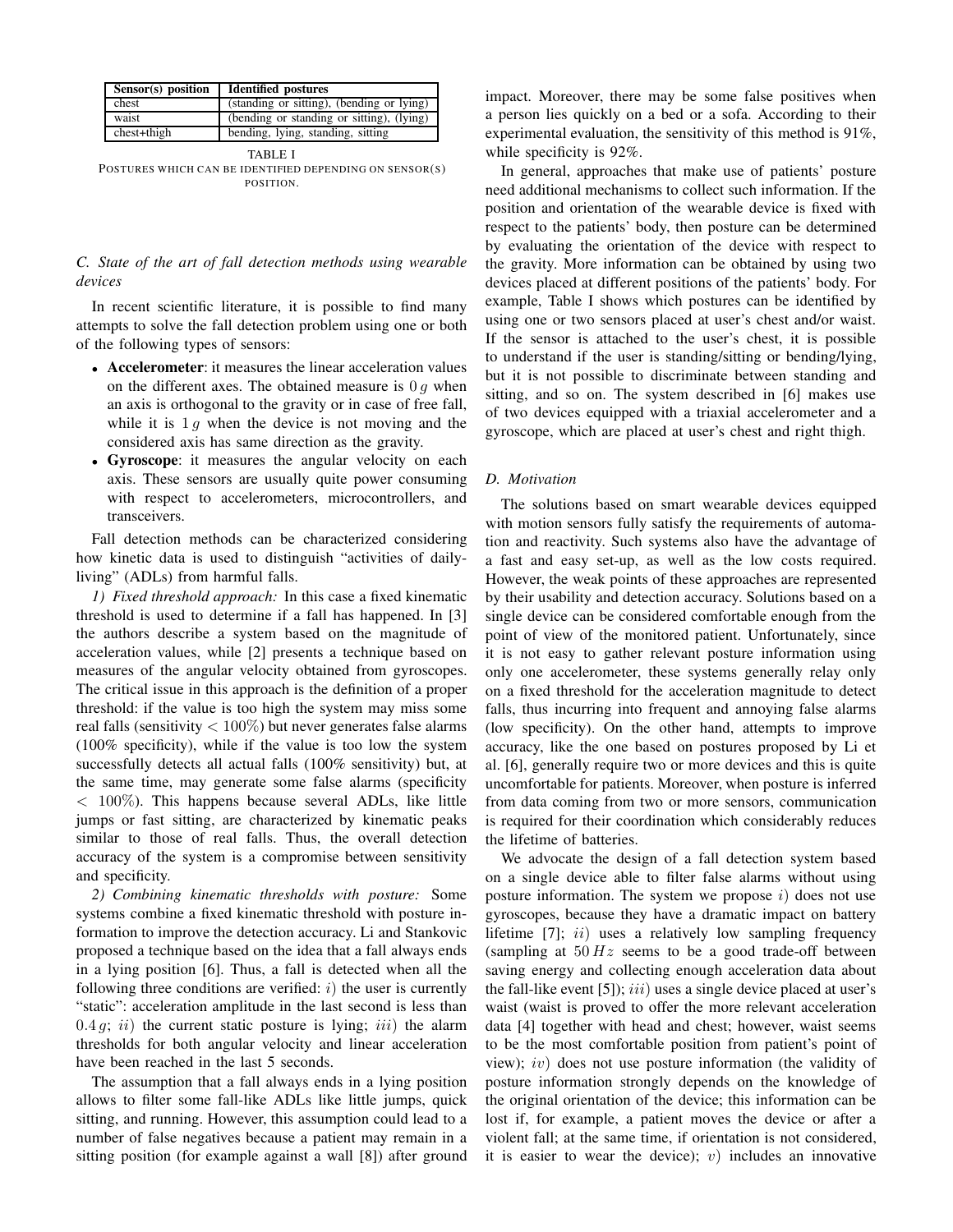approach for the recognition and filtering of false alarms by using novel algorithms that use acceleration data to identify the most common fall-like ADLs.

## II. THE BASIC SYSTEM

The system we implemented can be considered as a basic system, based on a single waist-mounted sensor, extended with a set of techniques able to filter the false alarms and increase its accuracy.

Even if the analysis of acceleration along the three different axes would provide more detailed information, the basic system uses only the magnitude of the acceleration vector. This choice is because the device is not completely integral with respect to the patient's body, and its orientation may change both at the time when it is put on or as a consequence of movements.

The basic system detects a fall-like event when the following conditions are satisfied:  $i$ ) the magnitude of acceleration is greater than 3  $q$ ;  $ii)$  the peak of acceleration magnitude is followed by a "static interval", which is a period of at least 1200 ms in which there are no peaks exceeding the threshold.

The  $3q$  value has been chosen so that, according to results obtained in [3] and in our collected data, the risk of false negatives is avoided, thus achieving a 100% degree of sensitivity. As already mentioned, there are several fall-like ADLs that reach this threshold, thus the specificity achieved is inevitably low. The static interval is used to understand when the previous event is finished, both when it is a fall-like ADL or when it is a real fall. After the detection of a fall-like event, the system tries to understand if the event is the consequence of an ADL or has been caused by a real fall. In the second case the system alerts the caregiver.

### III. RECOGNITION OF FALSE ALARMS

The main contribution of our approach is the definition of a set of techniques able to filter false alarms without using posture information and thus making possible the adoption of fall detection systems based on a single accelerometer.

False alarms are recognized on the basis of peculiar patterns of the acceleration data. In a preliminary phase, we performed experiments to collect information about different types of real falls and common ADLs. In particular, we gathered the acceleration data of about 32 falls and 68 executions of different ADLs (the details of the data collection process, including the list of the different types of falls and ADLs, are presented in Section IV).

## *A. Activities of daily living that may cause false alarms*

The analysis of the characteristics of ADLs and falls is fundamental for the development of filtering methods able to isolate false alarms from actual falls. The following ones are some classes of ADLs that can be confused with real falls and could generate false alarms:

- A) sitting/lying quickly on soft/elastic surfaces (such as a bed or a sofa);
- B) sitting quickly on medium/hard surfaces (such as a chair);

C) jumping on the ground.

The reason is that they present at least an acceleration magnitude peak which in some cases can be greater than  $3 g$ , which is the threshold used to detect a fall. Fortunately, each previously listed class of fall-like ADLs presents at least a feature that can be used to distinguish it from a real fall:

- A) the fall-like ADLs happen on soft/elastic surfaces, thus they are characterized by smooth acceleration peaks;
- B) it is distinguished by low/medium kinetic energy, which is quickly absorbed with a single sharp peak;
- C) it has a typical acceleration shape, due to push, free fall and landing phases.

#### *B. Recognition of ADLs belonging to classes A and B*

Falls are characterized by a violent impact on hard surfaces causing sharp peaks in the graph of acceleration magnitude. In general, the graph of acceleration magnitude contains several peaks (even if not all of them are greater than  $3g$ ) because of the following reasons: different parts of the body touch the ground at different times; the relatively high kinetic energy causes a sort of "rebound" effect on the body or parts of it. A sharp peak is characterized by quick variations of acceleration magnitude from a sample to the next. Differently, class A ADLs (sitting/lying on soft/elastic surfaces) present smooth peaks, since the kinetic energy is gracefully dissipated after impact, while class B ADLs (sitting on hard surfaces) generally determine a single sharp peak followed by quick stabilization. Therefore, there are relatively quick and numerous acceleration variations in falls, slow variations in class A ADLs and few variations in class B ADLs.

In order to extract the features previously described from raw acceleration data, we defined a measure, the *Average Acceleration Magnitude Variation* index, defined as follows:

$$
AAMV = \sum_{i \in W} \frac{|acc_{i+1}| - |acc_i|}{number\ of\ samples\ in\ W} \tag{1}
$$

The value is computed in a time window  $(W)$  of proper size which includes the  $3g$  peak. Through an empirical evaluation we found that the AAMV window which provides the best results, according to our dataset, is the one that starts  $640 ms$ before the last 3 q peak and ends  $540 \text{ ms}$  after the peak. The value of AAMV is directly proportional not only to how quickly the acceleration magnitude changes, but also to the number of peaks present in the considered window. As a consequence, we expect to find greater AAMV values for real falls with respect to those obtained for ADLs belonging to classes A and B. Figures 1a, 1b, 1c, and 1d show the typical acceleration graphs of examples of real falls and ADLs belonging to classes A and B. The AAMV window is also shown. We performed a binary classification of data and, as expected, the AAMV values obtained for ADLs belonging to class A and B are lower than those obtained for real falls. This difference is clearly shown in Fig. 2. By comparing the AAMV of the potential fall with a threshold (approximately  $0.27 g$ ) it is possible to classify the event as a real fall, or as an ADL belonging to class A or B. In the latter case, even if the acceleration magnitude exceeds the  $3g$  threshold, the fall-like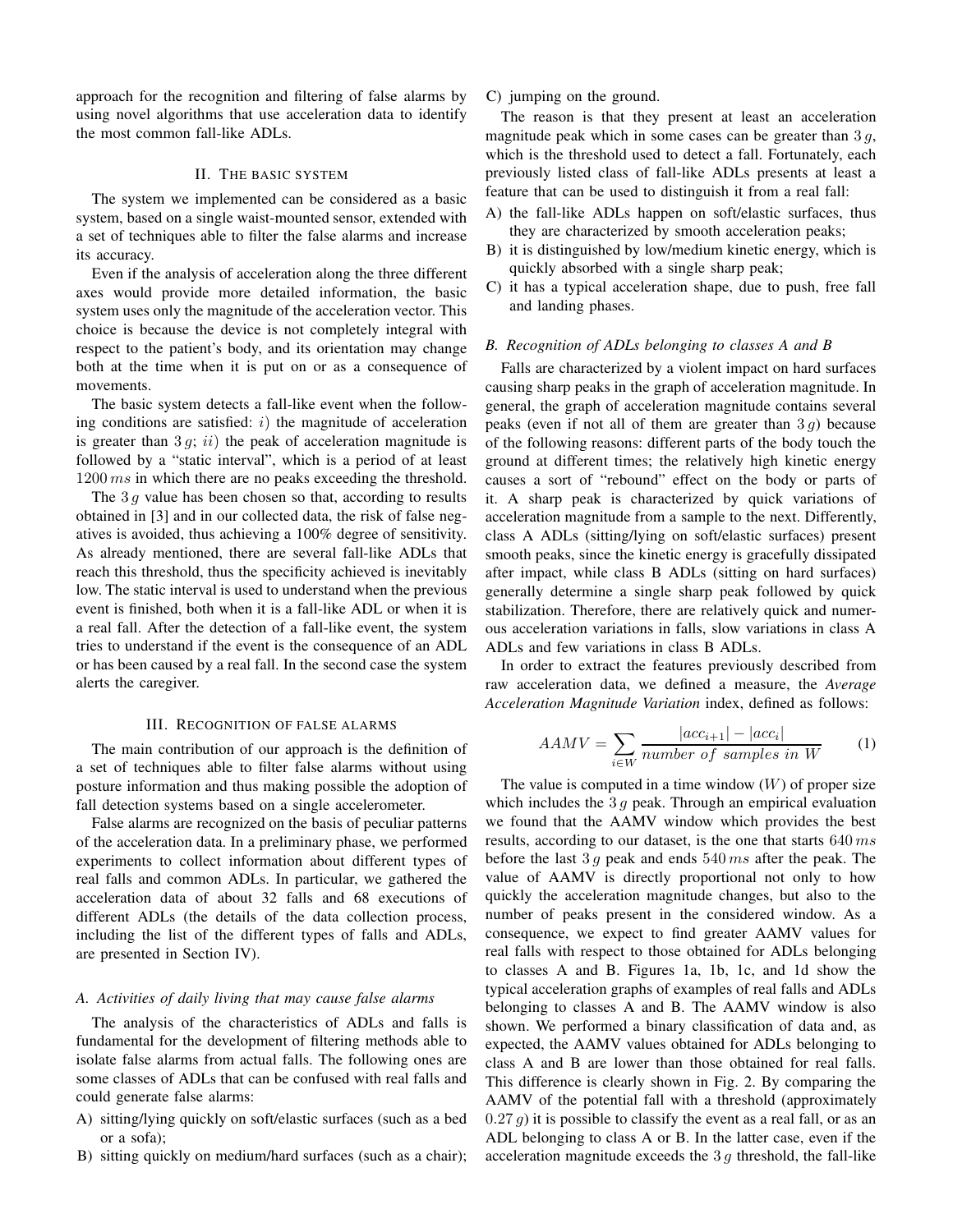

Fig. 1. Acceleration for real falls and ADLs belonging to classes A, B, and C

event is filtered and an alarm is not raised, thus increasing the specificity of the system.

## *C. Recognition of ADLs belonging to class C*

The filtering method based on the AAMV index cannot be applied successfully to class C fall-like ADLs. The reason of this can be explained considering Figure 1e, which shows a typical acceleration magnitude graph obtained performing a small jump on the floor. There are two relevant peaks: the first is produced when the user leaps, the second (about  $4.5 g$ )

is higher and sharper and corresponds to the landing on the floor. These variations determine AAMV values for jumps that are comparable to those obtained for real falls.

Jumping consists of three phases: leap, free fall, landing. As shown in Figure 1e, each phase can be easily identified in the acceleration magnitude graph. This peculiar shape represents the feature that can be used to filter this class of false alarms. Recognition of a jump can be performed through the following procedure:

- 1) Verify the presence of a peak associated with the leap.
- 2) Find two instants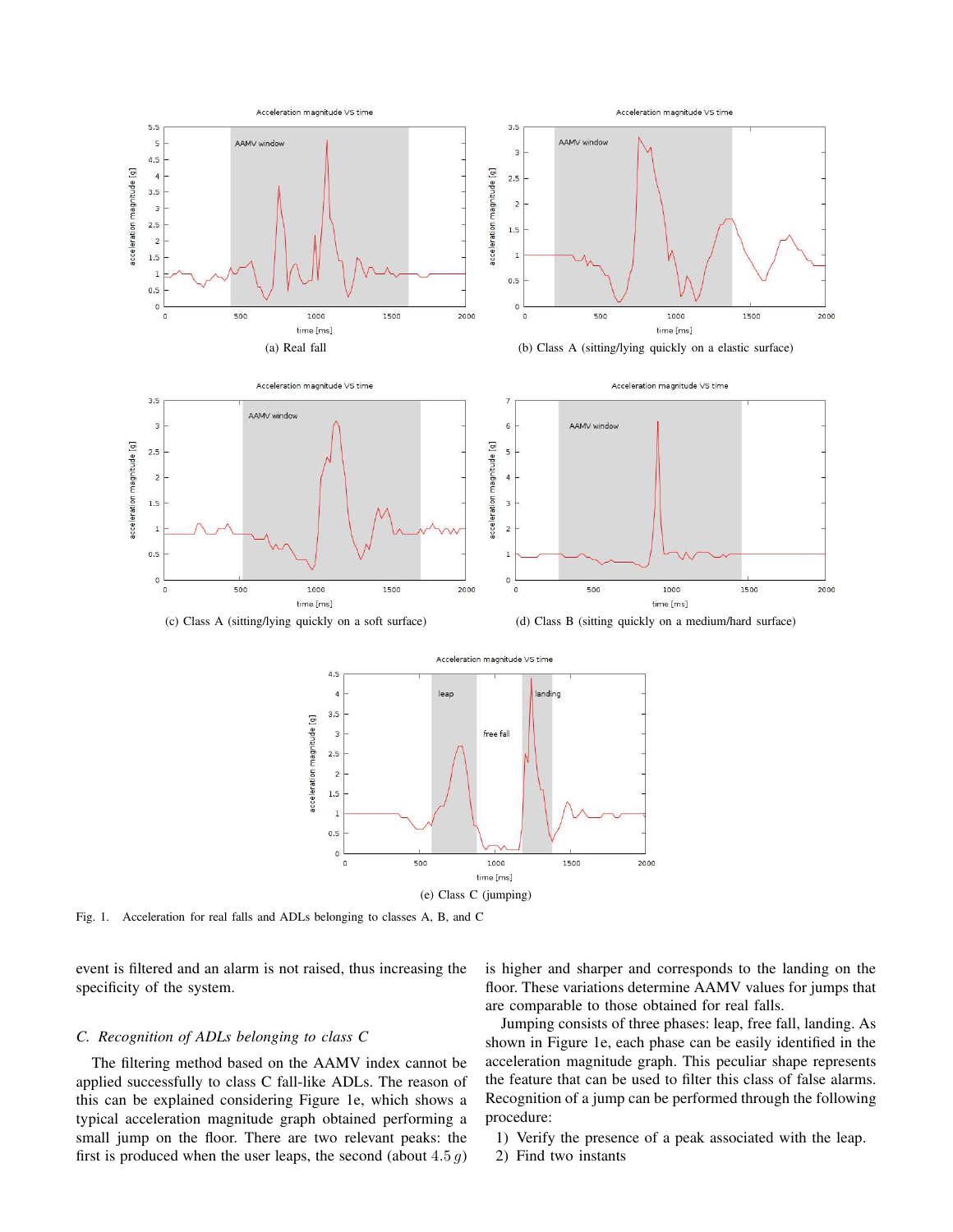

Fig. 2. Values of the AAMV index for real falls and ADLs belonging to classes A and B

| <b>User ID</b> | Sex  | Age | Height cm | Weight kg |
|----------------|------|-----|-----------|-----------|
| U1             | male | 24  |           | 62        |
| U2             | male | 37  |           |           |
| U3             | male | 26  | 178       | 75        |
| U4             | male | 64  |           |           |

TABLE II USERS INVOLVED IN THE DATA COLLECTION.

- a) *landing start*: 80 ms before the last acceleration magnitude peak greater than  $3 g$ . This is a empirical estimation of when landing begins.
- b) *leap end*: found searching backwards in time from 20 ms before landing start until measured acceleration magnitude is greater than or equal to  $1g$ . This is a simple estimation of when free fall begins.
- 3) Use these instants to find two quantities:
	- a) *Free Fall Interval* (FFI): as the difference between landing start and leap end.
	- b) *Free Fall Average Acceleration Magnitude* (FFAAM): average acceleration magnitude in the free fall interval.

We noticed that real falls have a lower FFI or a higher FFAAM value with respect to the values obtained for jumps. Thus, we defined two conditions useful to recognize an event as a class C ADLs:

- $FFI > 100ms$
- $FFAAM < 0.5q$

An event is classified as a class C ADL only if both tests are passed. In such case, an alarm is not raised.

### IV. COLLECTION OF DATA AND IMPLEMENTATION

In this section we describe the acquisition of data related to real falls and different ADLs. We also provide some details about the implementation of the system.

## *A. Data collection*

Data acquisition is the first step in every fall detection study and it is a time-consuming process. Accelerations measured during tests are fundamental to understand the features that can be used to isolate falls from harmless actions like sitting

| <b>Action</b>               | Short form       |
|-----------------------------|------------------|
| Jumping                     | <b>JUM</b>       |
| Lying quickly on bed        | <b>LBE</b>       |
| Lying quickly on a mat      | <b>LMA</b>       |
| Lying quickly on sofa       | LSO <sub>1</sub> |
| Parkinsonian gait           | PGA              |
| Running                     | <b>RUN</b>       |
| Sitting quickly on armchair | <b>SAR</b>       |
| Sitting quickly on chair    | <b>SCH</b>       |
| Sitting quickly on sofa     | SSO              |
|                             |                  |

TABLE III LIST OF FALL-LIKE ADLS.

| Action                                       | Short form |
|----------------------------------------------|------------|
| Fall from bed                                | <b>FBE</b> |
| Fall almost vertically from standing (faint) | <b>FFA</b> |
| Fall after parkinsonian gait                 | <b>FPG</b> |
| Fall forward landing on hands first          | <b>FHA</b> |
| Fall after a small jump                      | <b>FJU</b> |
| Fall forward landing on knees first          | <b>FKN</b> |
| Fall while running                           | <b>FRU</b> |
| Fall from sitting                            | <b>FSI</b> |

TABLE IV TYPES OF FALLS PERFORMED.

or lying. Unfortunately, previous studies generally describe the performed tests and the obtained results, but the acceleration data is usually not made available.

Our experiments involved four male subjects. They have been engaged into a battery of tests designed to collect data about the most common fall-like ADLs and falls. Recorded ADLs always present at least an acceleration magnitude peak greater than  $3 g$ , which is followed by a static interval lasting at least 1200 ms. These are the kinds of ADLs that would produce a false alarm in the basic fall detection system. Skate pads have been used to avoid injuries to knees, elbows and wrists, since landing always took place on hard surfaces. This also ensured a realistic execution of falls as it removed the fear of hitting the ground (and thus reduced the effects of those semi-unconscious actions aimed at self-protection in planned falls). Table II shows the profiles of the volunteers who have been involved in the collection of data. Table III describes the list of fall-like ADLs, while Table IV shows the list of real falls. In fact, different types of falls could be defined, each characterized by a peculiar way of landing on the floor, or by the action performed before losing balance. Finally, Tables V and VI respectively show the number of ADLs and the number of falls performed by each volunteer.

Note that we decided to collect, represent, and store also the information not used in our method for the recognition of false alarms, such as the posture of the user before and after a potential fall or the separate acceleration values along the three axes (we used only the magnitude). This has been done to foster the reuse of the collected data in future work and to enable the evaluation of future techniques on the same set of  $data<sup>1</sup>$ .

<sup>1</sup>The database will be made available via Web and open without any access restriction in case of publication of this paper.